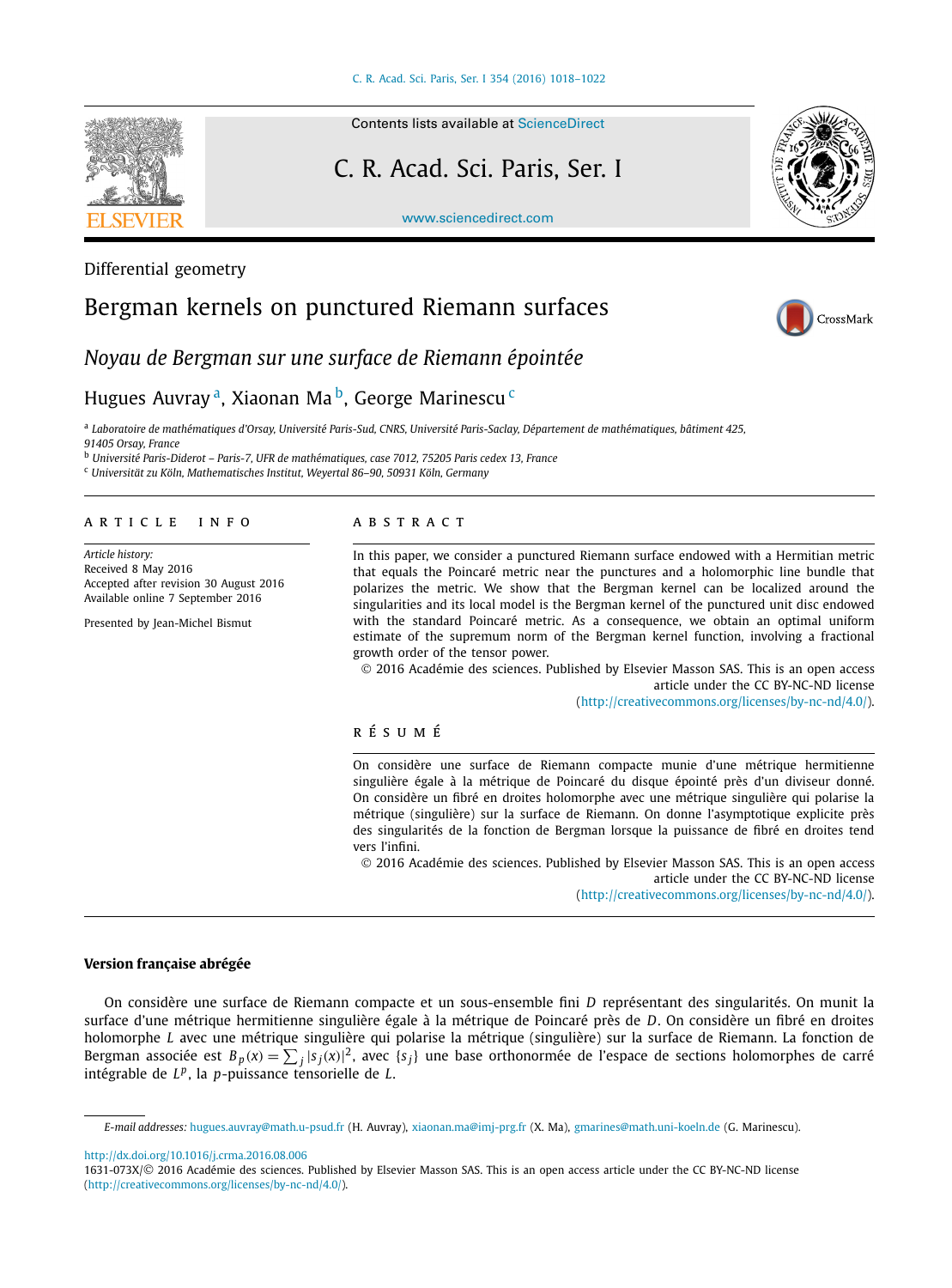<span id="page-1-0"></span>On donne l'asymptotique explicite (en particulier près des singularités) de la fonction de Bergman *Bp* quand *p* tend vers l'infini. L'asymptotique uniforme pour des métriques singulières est, à notre connaissance, un résultat nouveau. Dans le cas arithmétique, l'espace de sections holomorphes de carré intégrable de L<sup>p</sup> est l'espace de formes modulaires paraboliques de poids 2 *p*.

#### **1. Localization of Bergman kernels near the singularities**

In this note, we study the Bergman kernels of a singular Hermitian line bundle over a Riemann surface under the assumption that the curvature has singularities of Poincaré type at a finite set. Our first result shows that the Bergman kernel can be localized around the singularities and its local model is the Bergman kernel of the punctured disc endowed with the standard Poincaré metric. The proof follows the principle that the spectral gap of the Kodaira Laplacian implies the localization of the Bergman kernel [\[9\].](#page-4-0) By a detailed analysis of the local model, we deduce a sharp uniform estimate of the supremum norm of the Bergman kernels. Details and further extensions are developed in [\[3\].](#page-4-0)

Let  $\overline{\Sigma}$  be a compact Riemann surface,  $D = \{a_1,\ldots,a_N\} \subset \overline{\Sigma}$  be a finite set and let  $\Sigma = \overline{\Sigma} \backslash D$  be the corresponding punctured Riemann surface. We consider a Hermitian form  $ω_Σ$  on Σ, a holomorphic line bundle *L* on  $\overline{Σ}$ , and a singular Hermitian metric *h* on *L* such that:

- $(\alpha)$  *h* is smooth over  $\Sigma$ , and for all  $j = 1, \ldots, N$ , there is a trivialization of *L* in the complex neighborhood  $\overline{V_j}$  of  $a_j$  in  $\overline{\Sigma}$ , with associated coordinate  $z_j$  such that  $|1|^2_h(z_j) = |\log(|z_j|^2)|$ ;
- $(\beta)$  there exists  $\varepsilon>0$  such that the (smooth) curvature  $R^L$  of  $h$  satisfies i $R^L \geq \varepsilon \omega_\Sigma$  over  $\Sigma$  and i $R^L=\omega_\Sigma$  on  $V_j:=\overline{V_j}\backslash\{a_j\};$ in particular,  $\omega_{\Sigma} = \omega_{\mathbb{D}^*}$  in the local coordinate  $z_j$  on  $V_j$  and  $(\Sigma, \omega_{\Sigma})$  is complete.

Here  $\omega_{\mathbb{D}^*}$  denotes the Poincaré metric on the punctured unit disc, normalized as follows:

$$
\omega_{\mathbb{D}^*} := \frac{\mathrm{id} z \wedge \mathrm{d}\overline{z}}{|z|^2 \log^2(|z|^2)}.
$$
\n<sup>(1)</sup>

For  $p \ge 1$ , let  $h^p := h^{\otimes p}$  be the metric induced by h on  $L^p|_{\Sigma}$ , where  $L^p := L^{\otimes p}$ . We denote by  $H^0_{(2)}(\Sigma, L^p)$  the space of  $L^2$ -holomorphic sections of  $L^p$  relative to the metrics  $h^p$  and  $\omega_{\Sigma}$ ,

$$
H_{(2)}^{0}(\Sigma, L^{p}) = \left\{ S \in H^{0}(\Sigma, L^{p}) : ||S||_{L^{2}}^{2} := \int_{\Sigma} |S|_{h^{p}}^{2} \omega_{\Sigma} < \infty \right\},
$$
\n(2)

endowed with the obvious inner product. The sections from  $H^0_{(2)}(\Sigma,L^p)$  extend to holomorphic sections of  $L^p$  over  $\overline{\Sigma}$ , i.e.  $H^0_{(2)}(\Sigma,L^p)\subset H^0\big(\overline{\Sigma},L^p\big),$  (see [9, [\(6.2.17\)\]\)](#page-4-0). In particular, the dimension  $d_p$  of  $H^0_{(2)}(\Sigma,L^p)$  is finite.

We denote by  $B_p\in C^\infty(\Sigma,\R)$  the Bergman kernel function of the space  $H^0_{(2)}(\Sigma,L^p)$ , defined as follows: if  $\{S^p_\ell\}_{\ell\geq 1}^{d_p}$  is an orthonormal basis of  $H^0_{(2)}(\Sigma, L^p)$ , then

$$
B_p(x) = \sum_{\ell=1}^{d_p} |S_{\ell}^p(x)|_{h^p}^2.
$$
 (3)

Note that  $B_p$  is independent of the choice of basis (see [9, [\(6.1.10\)\]\)](#page-4-0). Let  $B_p^{\mathbb{D}^*}$  be the Bergman kernel function of  $(\mathbb{D}^*,\omega_{\mathbb{D}^*},$  $\mathbb{C}$ ,  $\left| \log(|z|^2) \right|^p |\cdot|$ .

 The main result of this paper is a weighted estimate in the *Cm*-norm near the punctures for the global Bergman kernel function  $B_p$  compared to the Bergman kernel function  $B_p^{\mathbb{D}^*}$  of the punctured disc, uniformly in the tensor powers of the given bundle.

**Theorem 1.1.** Assume that  $(\Sigma, \omega_{\Sigma}, L, h)$  fulfill conditions ( $\alpha$ ) and ( $\beta$ ). Then the following estimate holds: for any  $\ell, m \in \mathbb{N}$ , and every  $\delta > 0$ , there exists  $C = C(\ell, m, \delta) > 0$  such that for all  $p \in \mathbb{N}^*$ , and  $z \in V_1 \cup ... \cup V_N$  with the local coordinate  $z_i$ ,

$$
\left|B_p - B_p^{\mathbb{D}^*}\right|_{C^m}(z_j) \le C p^{-\ell} \left| \log(|z_j|^2) \right|^{-\delta}.
$$
\n(4)

Here the pointwise C<sup>m</sup>-norm of a function is defined by using the Levi-Civita connection on  $(\Sigma,\omega_\Sigma)$ .

**Remark 1.** Theorem 1.1 admits a generalization to orbifold Riemann surfaces. Assume that *-* is a compact orbifold Riemann surface, and the finite set  $D=\{a_1,\ldots,a_N\}\subset \overline{\Sigma}$  does not meet the (orbifold) singular set of  $\overline{\Sigma}$ . Assume moreover that *L* is a holomorphic orbifold line bundle on  $\overline{\Sigma}.$  Let  $\omega_\Sigma$  be an orbifold Hermitian form on  $\Sigma$  and  $h$  an orbifold Hermitian metric on *L* in the sense of [9, [§5.4\].](#page-4-0) The proof of Theorem 1.1 can be modified to show: if conditions *(α)*, *(β)* hold in this context, then (4) holds.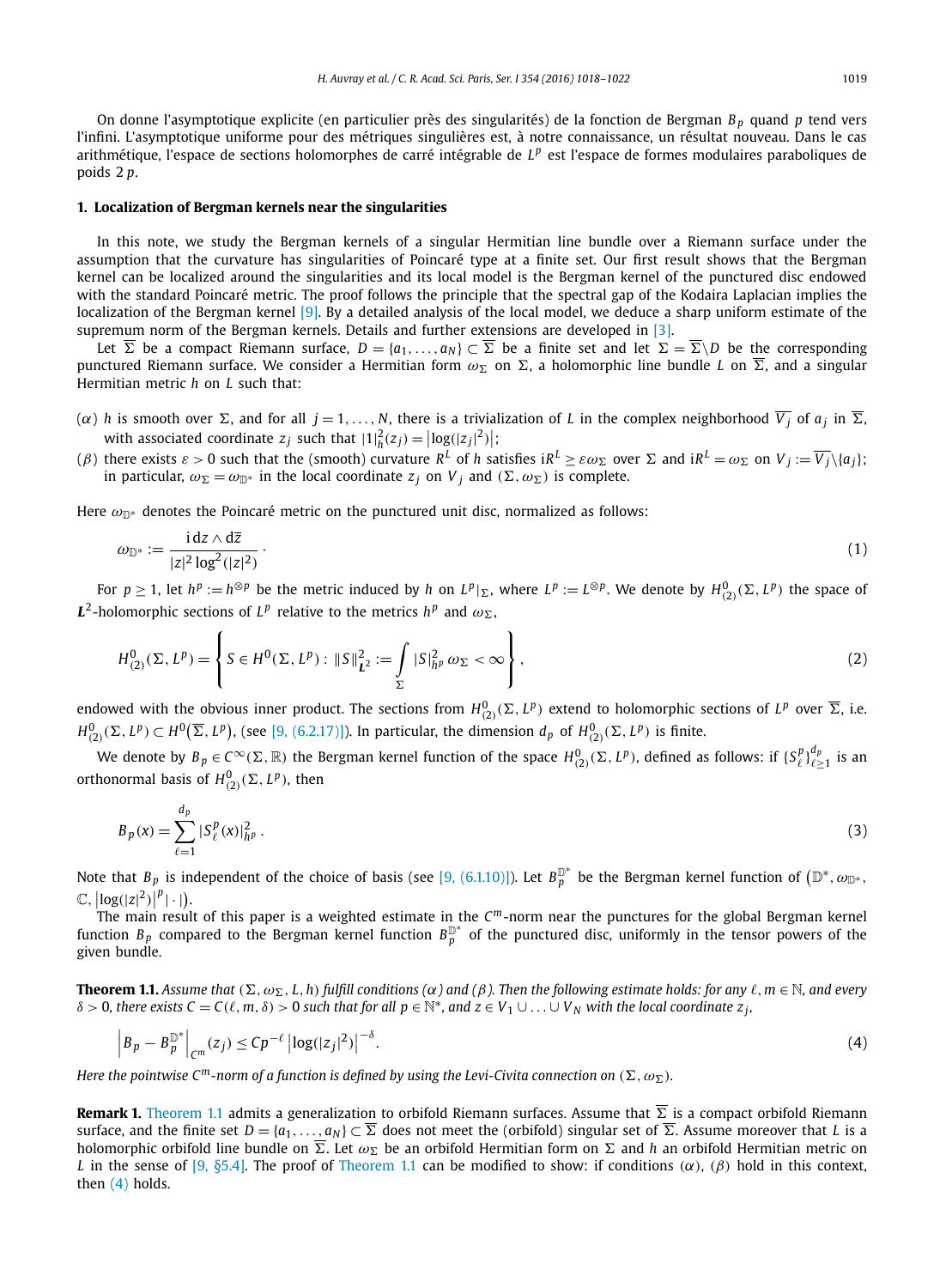<span id="page-2-0"></span>By [9, [Theorems 6.1.1, 6.2.3\],](#page-4-0) for any compact set  $K \subset \Sigma$ , we have the following expansion on *K* in any  $C^m$ -topology

$$
\frac{1}{p}B_p(x) = \frac{1}{2\pi} + \sum_{j=1}^{\infty} \mathbf{b}_j(x) p^{-j} \quad \text{as } p \to \infty.
$$
\n<sup>(5)</sup>

[Theorem 1.1](#page-1-0) gives a precise description of *Bp* near the punctures, in terms of the Bergman kernel function of the Poincaré metric on the local model of the punctured unit disc in  $\mathbb C$ . Note that in the case of smooth metrics with positive curvature, the Bergman kernel can be localized, and its local model is the Euclidean space endowed with a trivial bundle of positive curvature, see [9, [Sections](#page-4-0) 4.1.2–3]. This kind of localization is inspired from the analytic localization technique of Bismut– Lebeau [\[5\]](#page-4-0) in local index theory. For the problem at hand here, we have to overcome difficulties linked to the presence of singularities.

 $\bar{P}$  from a study of the model Bergman kernel functions  $B_p^{\mathbb{D}^*}$  on the punctured unit disc, we get the following ratio estimate as a corollary of [Theorem 1.1](#page-1-0) and Proposition 2.1.

**Corollary 1.2.** Let  $(\Sigma, \omega_{\Sigma}, L, h)$  be as in [Theorem 1.1.](#page-1-0) Then

$$
\sup_{x \in \Sigma} B_p(x) = \sup_{\substack{x \in \Sigma \\ \sigma \in H_{(2)}^0(\Sigma, L^p)}} \frac{|\sigma(x)|_{h^p}^2}{\|\sigma\|_{L^2}^2} = \left(\frac{p}{2\pi}\right)^{3/2} + \mathcal{O}(p) \quad \text{as } p \to \infty.
$$
 (6)

It is, to our knowledge, the first example of a *uniform L*<sup>∞</sup> asymptotic description of the Bergman kernel function of a singular polarization. This is of particular interest in arithmetic situations.

*Corollary 1.2* is also quite striking from a Kähler geometry point of view, as the supremum of the Bergman kernel is equivalent to  $\left(\frac{p}{2\pi}\right)^n$  on compact polarized manifolds of complex dimension *n*.

#### **2. Bergman kernels on the punctured unit disc**

Let  $p \in \mathbb{N}^*$ , and  $H^p_{(2)}(\mathbb{D}^*) := H^0_{(2)}(\mathbb{D}^*, \omega_{\mathbb{D}^*}, \mathbb{C}, |\log(|z|^2)|^p|\cdot|)$  be the space of holomorphic functions on  $\mathbb{D}^*$  with finite *L*<sup>2</sup>-norm. For  $p > 2$ , the set

$$
\left\{ \left( \frac{\ell^p}{2\pi(p-1)!} \right)^{1/2} z^{\ell} : \ell \in \mathbb{N}, \ \ell \ge 1 \right\}
$$
\n
$$
\tag{7}
$$

forms an orthonormal basis of  $H_{(2)}^p(\mathbb{D}^*)$ . We get in particular the Bergman kernel function of  $H_{(2)}^p(\mathbb{D}^*)$  for all  $p\geq 2$ ,

$$
B_p^{\mathbb{D}^*}(z) = \frac{\left|\log(|z|^2)\right|^p}{2\pi(p-2)!} \sum_{\ell=1}^{\infty} \ell^{p-1} |z|^{2\ell}.
$$
 (8)

This readily provides the behavior of  $B^{\mathbb{D}^*}_p.$ 

**Proposition 2.1.** For any  $0 < a < 1$  and  $0 < \gamma < \frac{1}{2}$ , there exists  $c = c(a, \gamma) > 0$  such that for  $m \in \mathbb{N}^*$ ,

$$
\|B_p^{\mathbb{D}^*}(z) - \frac{p-1}{2\pi}\|_{C^m(\{ae^{-p^{\gamma}} \le |z| < 1\}, \omega_{\mathbb{D}^*})} = \mathcal{O}(e^{-cp^{1-2\gamma}}) \text{ as } p \to \infty,
$$
\n
$$
\text{and sup}_{z \in \mathbb{D}^*} B_p^{\mathbb{D}^*}(z) = \left(\frac{p}{2\pi}\right)^{3/2} + \mathcal{O}(p) \text{ as } p \to \infty.
$$
\n
$$
(9)
$$

#### **3. Arithmetic case**

We give an important example where [Theorem 1.1](#page-1-0) applies. If  $\Gamma$  is a geometrically finite Fuchsian group of the first kind, without elliptic elements, then  $\Sigma := \Gamma \backslash \mathbb{H}$  can by compactified by finitely many points  $D = \{a_1, \ldots, a_N\}$  into a compact Riemann surface  $\overline{\Sigma}$  of genus *g* such that 2*g* − 2 + *N* > 0 and *L* =  $K_{\overline{\Sigma}} \otimes \mathcal{O}_{\overline{\Sigma}}(D)$  is ample, where  $K_{\overline{\Sigma}}$  is the canonical line bundle on  $\overline{\Sigma}.$  The Kähler–Einstein metric  $\omega_\Sigma$  is induced by the Poincaré metric on  $\Bbb H.$  Let  $h^{K_\Sigma}$  be the metric on  $K_\Sigma$  induced by  $\omega_{\Sigma}$ . Let  $\sigma$  be the canonical section of  $\mathscr{O}_{\overline{\Sigma}}(D)$ . The singular metric  $h^{\mathscr{O}_{\overline{\Sigma}}(D)}$  on  $\mathscr{O}_{\overline{\Sigma}}(D)$  is defined by  $|\sigma|^2_{h^{\mathscr{O}_{\overline{\Sigma}}(D)}}=1$ . The isomorphism

$$
K_{\Sigma} \to K_{\Sigma} \otimes \mathscr{O}_{\overline{\Sigma}}(D)|_{\Sigma} = L|_{\Sigma}, \ s \mapsto s \otimes \sigma
$$

over  $\Sigma$  and the metrics  $h^{K_{\Sigma}}$  and  $h^{\mathcal{O}_{\overline{\Sigma}}(D)}$  induce the metric h on  $L|_{\Sigma}$ . Then  $(\Sigma, \omega_{\Sigma})$  and the formal square root of  $(L, h)$ satisfy conditions  $(\alpha)$  and  $(\beta)$ .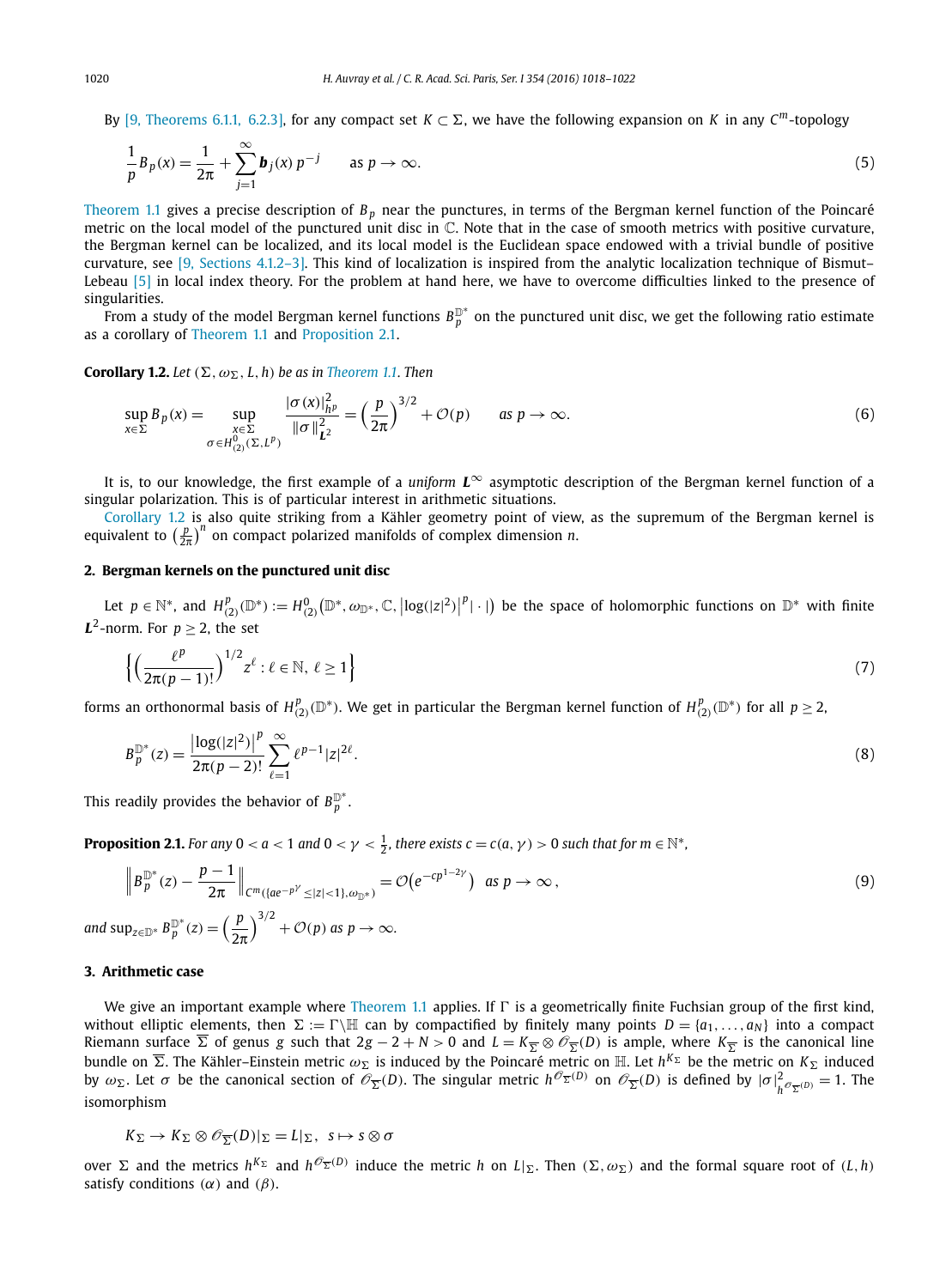<span id="page-3-0"></span>Let  ${\cal S}_{2\,p}^\Gamma$  be the space of cusp forms (Spitzenformen) of weight 2  $p$  of  $\Gamma$  endowed with the Petersson inner product. From the above construction, the isomorphism  $\Phi: S_{2p}^{\Gamma} \to H^0(\overline{\Sigma}, L^p)$ ,  $f \to f dz^{\otimes p}$  in [11, [Proposition 3.3, 3.4\(b\)\]](#page-4-0) is an isometry. We can form the Bergman kernel function of  $S_p^{\Gamma}$  as in [\(3\),](#page-1-0) denoted by  $B_p^{\Gamma}$ . We deduce from [Corollary 1.2:](#page-2-0)

**Corollary 3.1.** Let  $\Gamma \subset$  PSL(2,  $\R$ ) be a geometrically finite Fuchsian group of the first kind without elliptic elements. Let  $B_p^{\Gamma}$  be the *Bergman kernel function of cusp forms of weight* 2 *p. If*  $\Gamma$  *is cocompact then uniformly on*  $\Gamma \setminus \mathbb{H}$ *,* 

$$
B_p^{\Gamma}(x) = \frac{p}{\pi} + \mathcal{O}(1), \qquad \text{as } p \to \infty.
$$
 (10)

*If is not cocompact then*

$$
\sup_{x \in \Gamma \setminus \mathbb{H}} B_p^{\Gamma}(x) = \left(\frac{p}{\pi}\right)^{3/2} + \mathcal{O}(p), \qquad \text{as } p \to \infty.
$$
 (11)

Uniform estimates for sup $_{\chi\in\Gamma\backslash\Bbb H}$   $B_p^\Gamma(x)$  are relevant in arithmetic geometry and were proved in various degrees of gener-ality and sharpness in [\[1,10,8,7\].](#page-4-0) In [\[7\],](#page-4-0) it is proved that, in the cofinite but non-cocompact case,  $\sup_{x \in \Gamma \setminus \mathbb{H}} B_p^{\Gamma}(x) = \mathcal{O}(p^{3/2})$ and the result is optimal, at least up to an additive term in the exponent of the form −*ε* for any *ε >* 0. Estimate (11) gives the precise coefficient of the leading term *p*3*/*<sup>2</sup> and is sharp (by killing the "*ε* from below" from [\[7\]\)](#page-4-0). Estimate (10) is the consequence of the general expansion of the Bergman kernel on compact manifolds [\[12\]](#page-4-0) (cf. [\[9\]](#page-4-0) for a comprehensive study and complete references).

It turns out that Corollary 3.1 can be formulated so as to underline a certain uniformity in  $\Gamma$ , in the same fashion as in [\[7\]:](#page-4-0)

**Theorem 3.2.** Let  $\Gamma_0 \subset PSL(2,\mathbb{R})$  be a fixed Fuchsian subgroup of the first kind without elliptic elements and let  $\Gamma \subset \Gamma_0$  be any *subgroup of finite index. If*  $\Gamma_0$  *is cocompact, then* 

$$
B_p^{\Gamma}(x) = \frac{p}{\pi} + \mathcal{O}_{\Gamma_0}(1), \qquad \text{as } p \to \infty.
$$
 (12)

*If*  $\Gamma_0$  *is not cocompact, then* 

$$
\sup_{x \in \Gamma \backslash \mathbb{H}} B_p^{\Gamma}(x) = \left(\frac{p}{\pi}\right)^{3/2} + \mathcal{O}_{\Gamma_0}(p), \qquad \text{as } p \to \infty.
$$
 (13)

*Here the implied constants in*  $\mathcal{O}_{\Gamma_0}(1)$ *,*  $\mathcal{O}_{\Gamma_0}(p)$  *depend solely on*  $\Gamma_0$ *.* 

Note that  $(12)$  is a special case of a more general result implicit in [9,  $\S6.1.2$ ].

We consider a further extension of Theorem 3.2 to the case when the group  $\Gamma_0$  has elliptic elements. Then the quotients  $\Gamma\backslash\mathbb{H}$  are in general orbifolds. By using the result of Dai–Liu–Ma [6, [\(5.25\)\]](#page-4-0) on the Bergman kernel asymptotics on orbifolds and the orbifold version of [Theorem 1.1,](#page-1-0) we obtain the following.

**Theorem 3.3.** Let  $\Gamma_0\subset$  PSL(2,  $\R$ ) be a fixed Fuchsian subgroup of the first kind. Let  $\{x_j\}_{j=1}^q$  be the orbifold points of  $\Gamma_0\backslash\Bbb H$  and  $U_{x_j}$  be a small neighborhood of  $x_j$  in  $\Gamma_0 \backslash \mathbb{H}$ . Let  $\Gamma \subset \Gamma_0$  be any subgroup of finite index and  $\pi_{\Gamma} : \Gamma \backslash \mathbb{H} \to \Gamma_0 \backslash \mathbb{H}$  be the natural projection. If  $\Gamma_0$  *is cocompact, then as*  $p \to \infty$ 

$$
B_p^{\Gamma}(x) = \frac{p}{\pi} + \mathcal{O}_{\Gamma_0}(1), \quad \text{uniformly on } (\Gamma \backslash \mathbb{H}) \setminus \bigcup_{j=1}^q \pi_{\Gamma}^{-1}(U_{x_j}). \tag{14}
$$

 $\mathsf{On}~\mathsf{each}~\pi_{\Gamma}^{-1}(U_{\mathsf{x}_j})\text{, we have, as }p\rightarrow\infty\text{,}$ 

$$
B_p^{\Gamma}(\mathbf{x}) = \left(1 + \sum_{\gamma \in \Gamma_{\mathcal{X}_j^{\Gamma}} \setminus \{1\}} \exp\left(i p \theta_{\gamma} - p(1 - e^{i\theta_{\gamma}})|z|^2\right)\right) \frac{p}{\pi} + \mathcal{O}_{\Gamma_0}(1),\tag{15}
$$

where  $x_j^\Gamma\in\pi_\Gamma^{-1}(x_j)$  is in the same component of  $\pi_\Gamma^{-1}(U_{x_j})$  as x,  ${\rm e}^{{\rm i}\theta_\gamma}$  is the action of  $\gamma$  on the fiber of  $K_{\Gamma\setminus\mathbb{H}}$  at  $x_j^\Gamma$ , and  $z=z(x)$  is the coordinate of x in normal coordinates z centered at  $x_j^\Gamma$  in  $\mathbb H$ , and  $\Gamma_y=\{\gamma\in\Gamma:\gamma\,y=y\}$  the stabilizer of y.

In particular, if  $q_0 = \text{lcm}\{|\Gamma_{0,x_j}| : j = 1,\ldots,q\}$ ,  $n_{\Gamma} = \max\{|\Gamma_y| : y \in \pi_{\Gamma}^{-1}(x_j), j = 1,\ldots,q\}$ , then

$$
\sup_{x \in \Gamma \setminus \mathbb{H}} B_{q_0 p}^{\Gamma}(x) = n_{\Gamma} \frac{q_0 p}{\pi} + \mathcal{O}_{\Gamma_0}(1). \tag{16}
$$